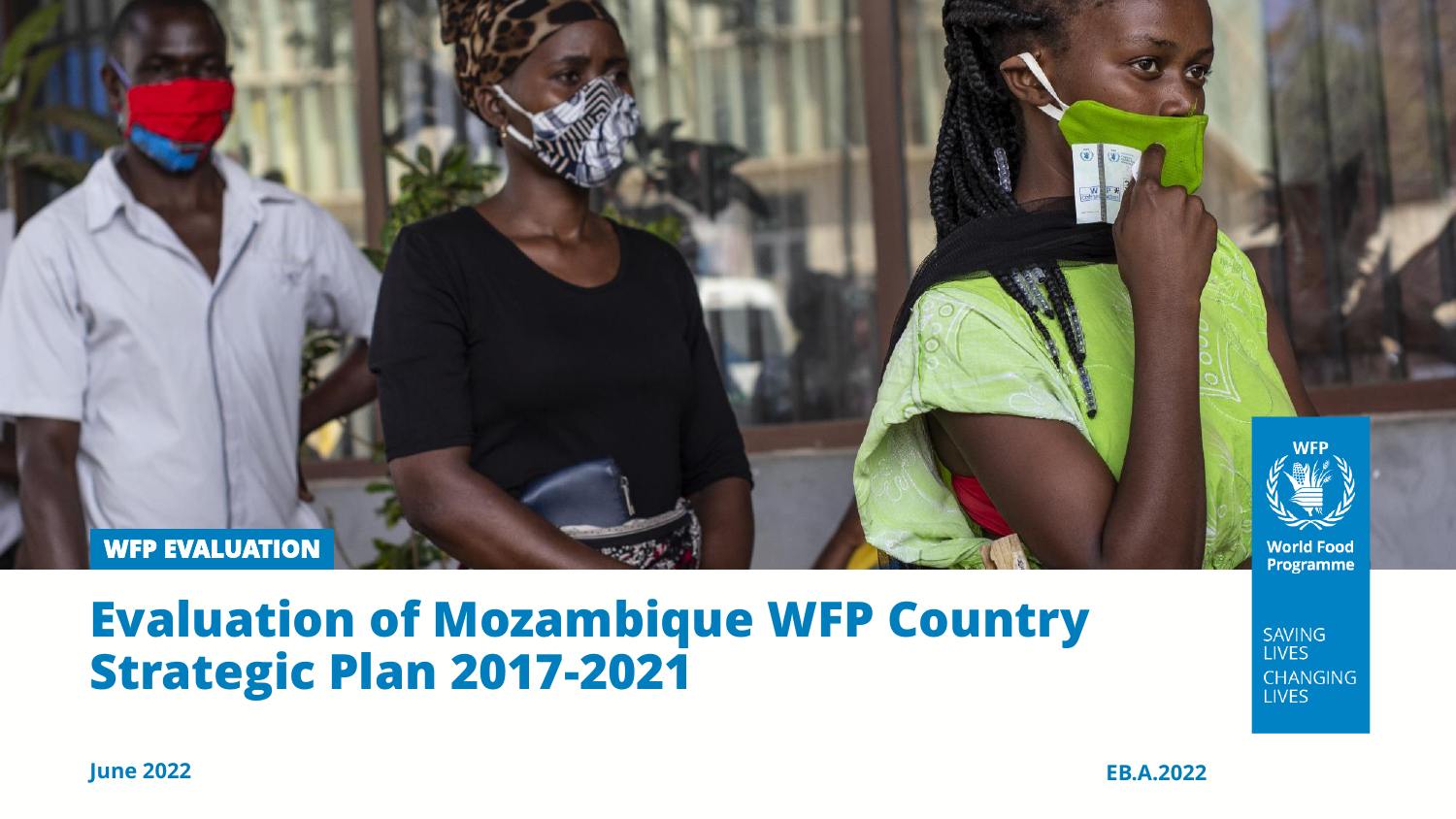# WFP COUNTRY STRATEGIC PLAN KEY DATA



- **Population 33.2 million (44% below 14)**
- **Low-income food deficit country**
- **High levels of poverty and inequality**
- **Natural hazards and climate shocks**
- **Food insecurity persistent**
- **Chronic child malnutrition (43% )**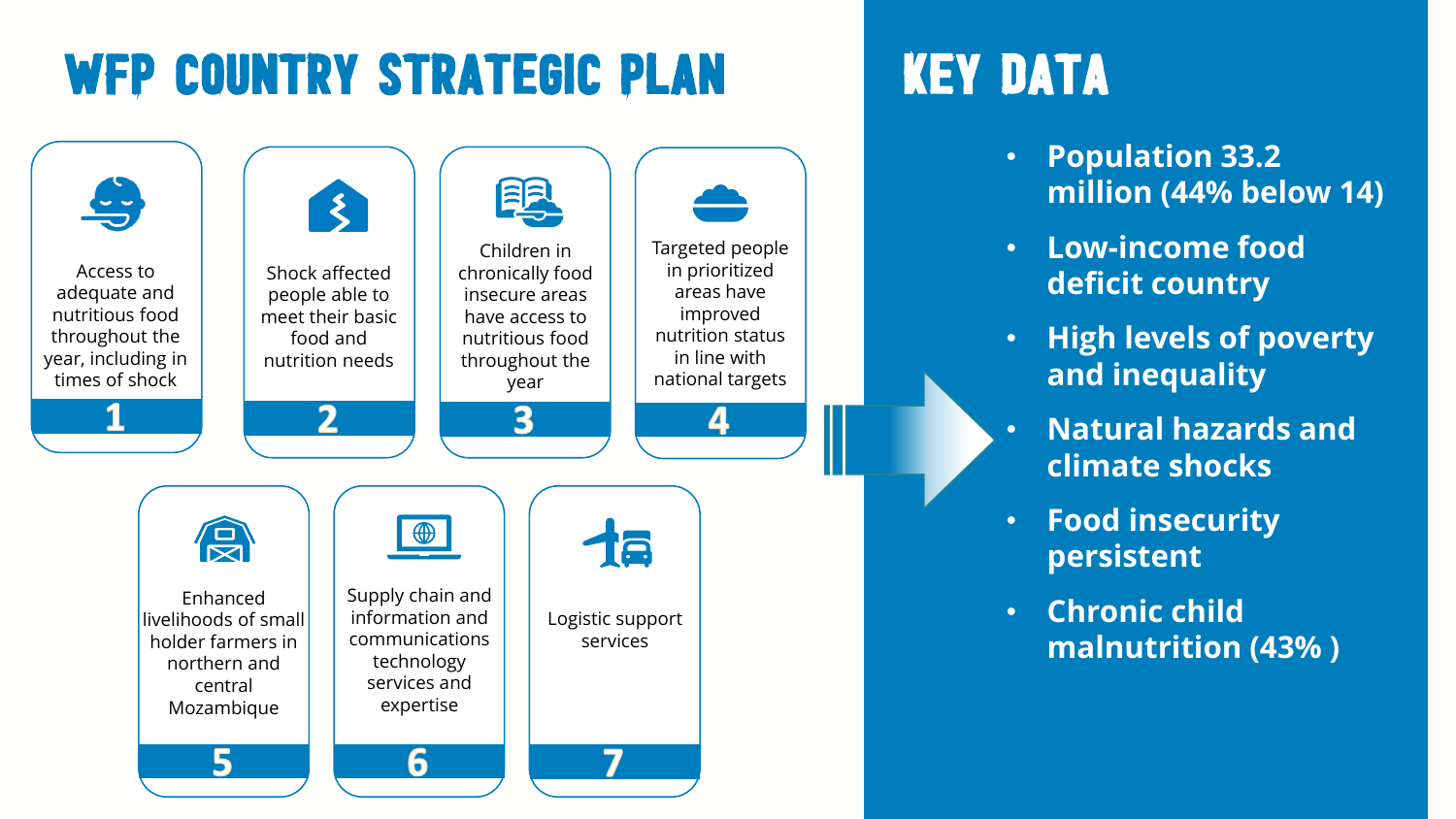## Conclusions



WFP's comparative advantage in life saving interventions confirmed



Shift to technical assistance relevant but overshadowed by emergencies



Positive contributions to building resilience at local level, but effectiveness across the nexus requires stronger internal and external coherence



Progress in capacity strengthening hindered largely by lack of a comprehensive programmatic framework jointly agreed with the Government



Gender widely mainstreamed but protection and disability require further attention